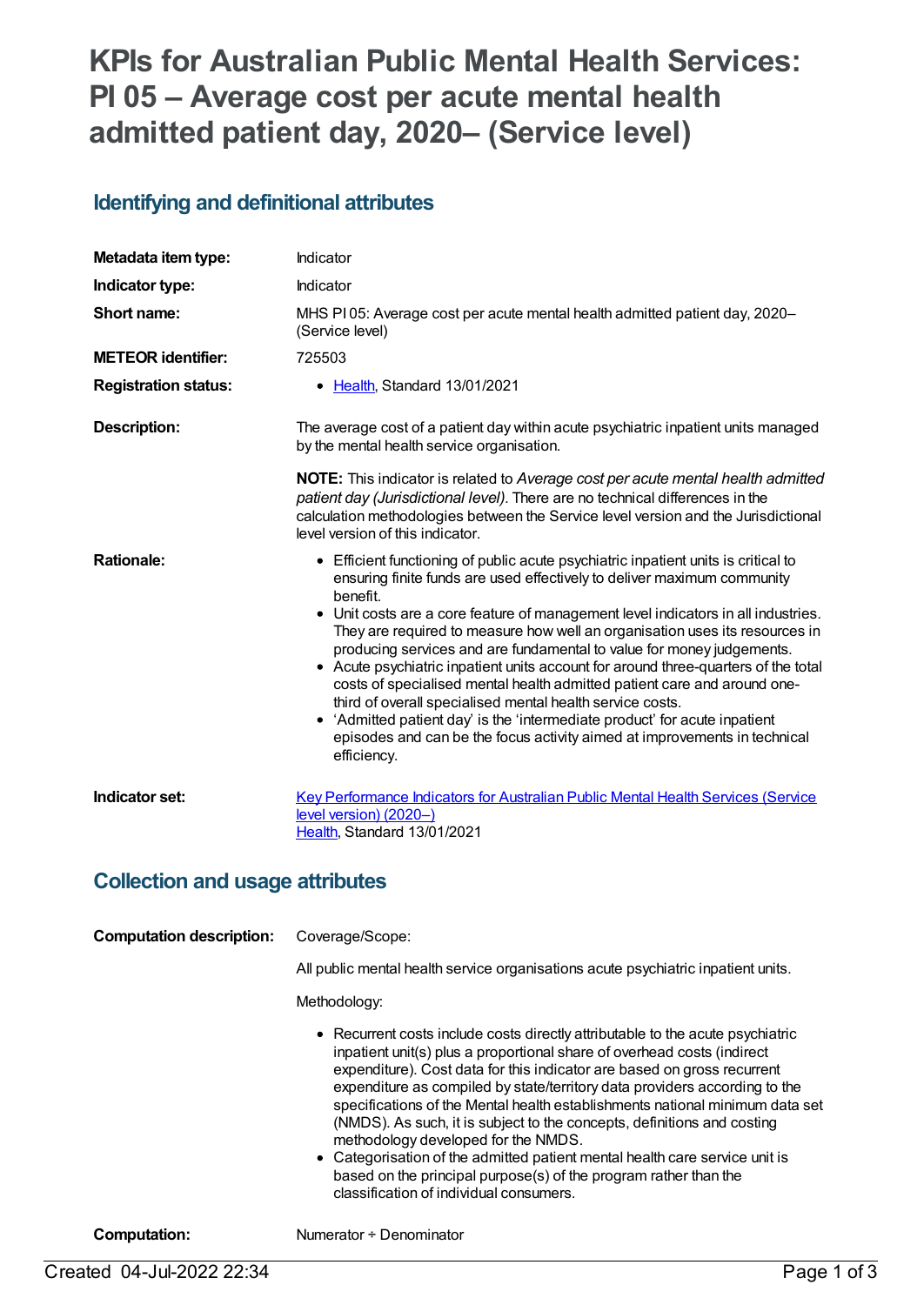| Numerator:      | Total recurrent expenditure within the mental health service organisation's acute<br>psychiatric inpatient unit(s) during the reference period.      |
|-----------------|------------------------------------------------------------------------------------------------------------------------------------------------------|
| Denominator:    | Number of patient days occurring within the mental health service organisation's<br>acute psychiatric inpatient unit(s) during the reference period. |
| Disaggregation: | Service variables: target population; disorder specific services                                                                                     |
|                 | Consumer attributes: nil                                                                                                                             |

#### **Representational attributes**

| Mean (average)  |
|-----------------|
| Monetary amount |
| Currency        |
| <b>N[NNN]</b>   |
|                 |

#### **Indicator conceptual framework**

**Framework and dimensions:**

**Efficiency and [sustainability](https://meteor.aihw.gov.au/content/721208)** 

## **Accountability attributes**

| Benchmark:                                         | Levels at which the indicator can be useful for benchmarking:                                                                                                                                                                                               |
|----------------------------------------------------|-------------------------------------------------------------------------------------------------------------------------------------------------------------------------------------------------------------------------------------------------------------|
|                                                    | $\bullet$ service unit<br>• mental health service organisation<br>• regional group of services<br>• state/territory.                                                                                                                                        |
| Further data development /<br>collection required: | The indicator can be accurately constructed using the Mental health establishments<br>NMDS.                                                                                                                                                                 |
| Other issues caveats:                              | Casemix adjustment is needed to interpret variation between organisations-to<br>distinguish consumer and provider factors.                                                                                                                                  |
|                                                    | Patient day costs may be affected by provider factors beyond management control<br>(for example high fixed costs in institutions during downsizing, structural or design<br>problems with units that need to be countered through higher rostering levels). |
|                                                    | Costing methodologies are relatively underdeveloped within the mental health<br>sector, and vary across organisations, impacting on the quality of this indicator.<br>Further work is required to achieve consistency in costing methodologies.             |

## **Source and reference attributes**

| <b>Submitting organisation:</b> | Australian Institute of Health and Welfare on behalf of the National Mental Health<br>Performance Subcommittee                                                           |
|---------------------------------|--------------------------------------------------------------------------------------------------------------------------------------------------------------------------|
| Reference documents:            | National Mental Health Performance Subcommittee (NMHPSC) 2013. Key<br>Performance Indicators for Australian Public Mental Health Services, 3rd edn.<br>Canberra: NMHPSC. |

## **Relational attributes**